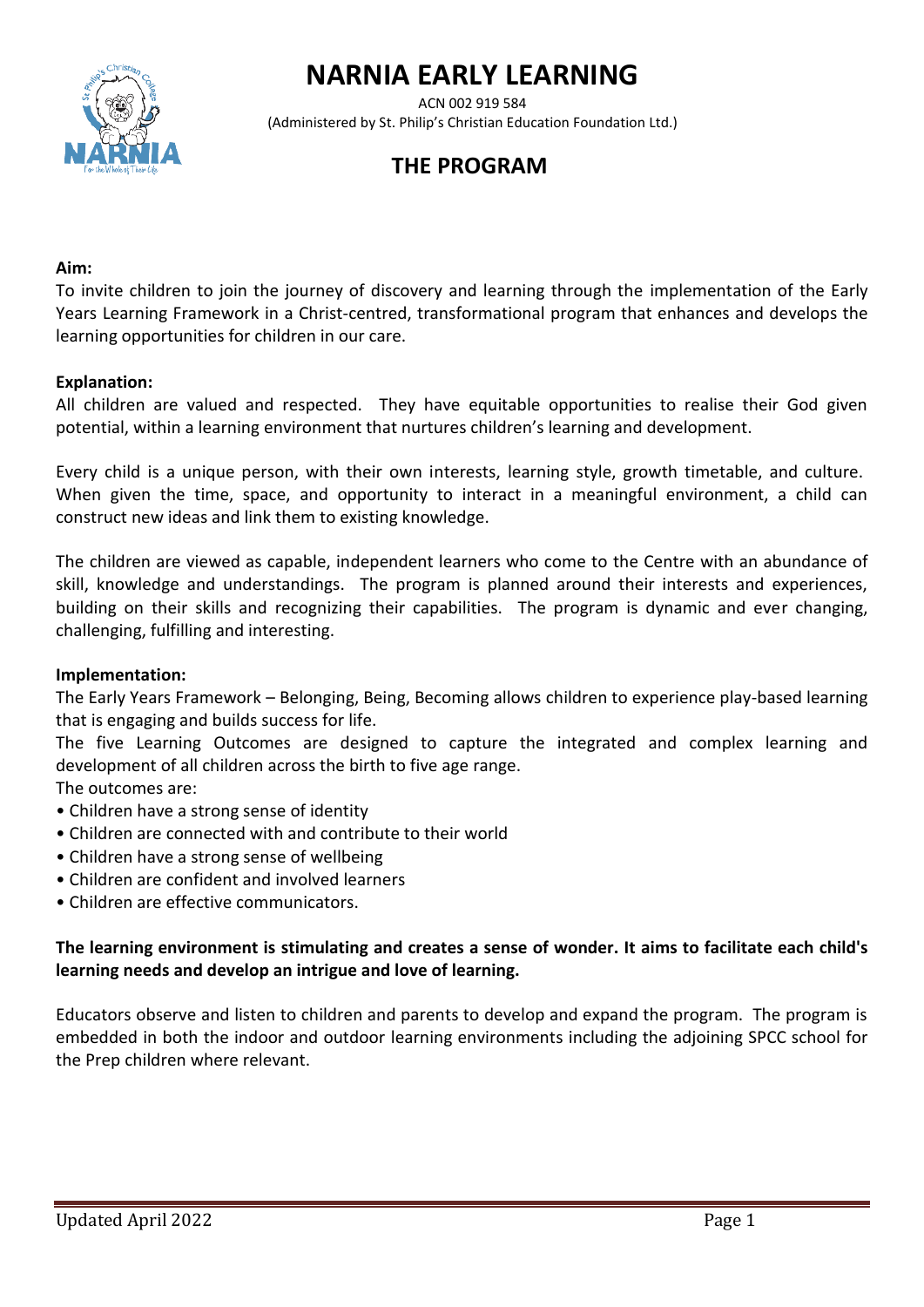- Our learning environments are natural, inviting, inclusive and rich in possibilities for learning to happen anywhere at any time
- Our program will inspire children to be creative, problem solvers. It will encourage them to inquire, explore, experiment and be curious.
- Our program will encourage learning through everyday experiences as well as through purposeful developmentally appropriate planned learning experiences which link with EYLF outcomes.
- Our program will provide opportunities for children to develop and consolidate skills in key learning areas including: Language and Literacy; Creative and expressive arts; Mathematics; Science and social and emotional development.

# **Our Learning Environments:**

- Focuses on the whole child, acknowledging that social, emotional, physical, intellectual, aesthetic, moral and spiritual development are inter- related.
- Are holistic and integrated. Our Prep program has a specific focus on transition to school.
- Are play based and promote effective learning of child initiated and adult facilitated learning.
- Emphasise autonomy and the development of self- esteem and self discipline.
- Have a balance of indoor and outdoor activities that can be freely chosen and are easily accessible to the child.
- Recognise that the significant adults with whom the child relates are of central importance in planning, implementation and evaluation.
- Promote interaction between children, and children and Educators.
- Provides for all learners by being inclusive of race, gender, cultural background, socio-economic status, religious belief, age, physical or intellectual characteristics.
- Actively promote positive cultural understandings and appreciation of diversity.
- Are flexible and responsive to the changing needs of individual learners, groups and society.
- Promote values, attitudes and expectations necessary for life long learning.
- Are regularly evaluated.
- Incorporate research findings, Government and system requirements and are consistent with the ECA code of ethics.
- Provide a firm foundation for the formal years of learning.

*This policy links to the following NQS: National Quality Standards: QA1.1. QA1.2, QA1.3 National Regulations: 73, 74, 75, 76.*